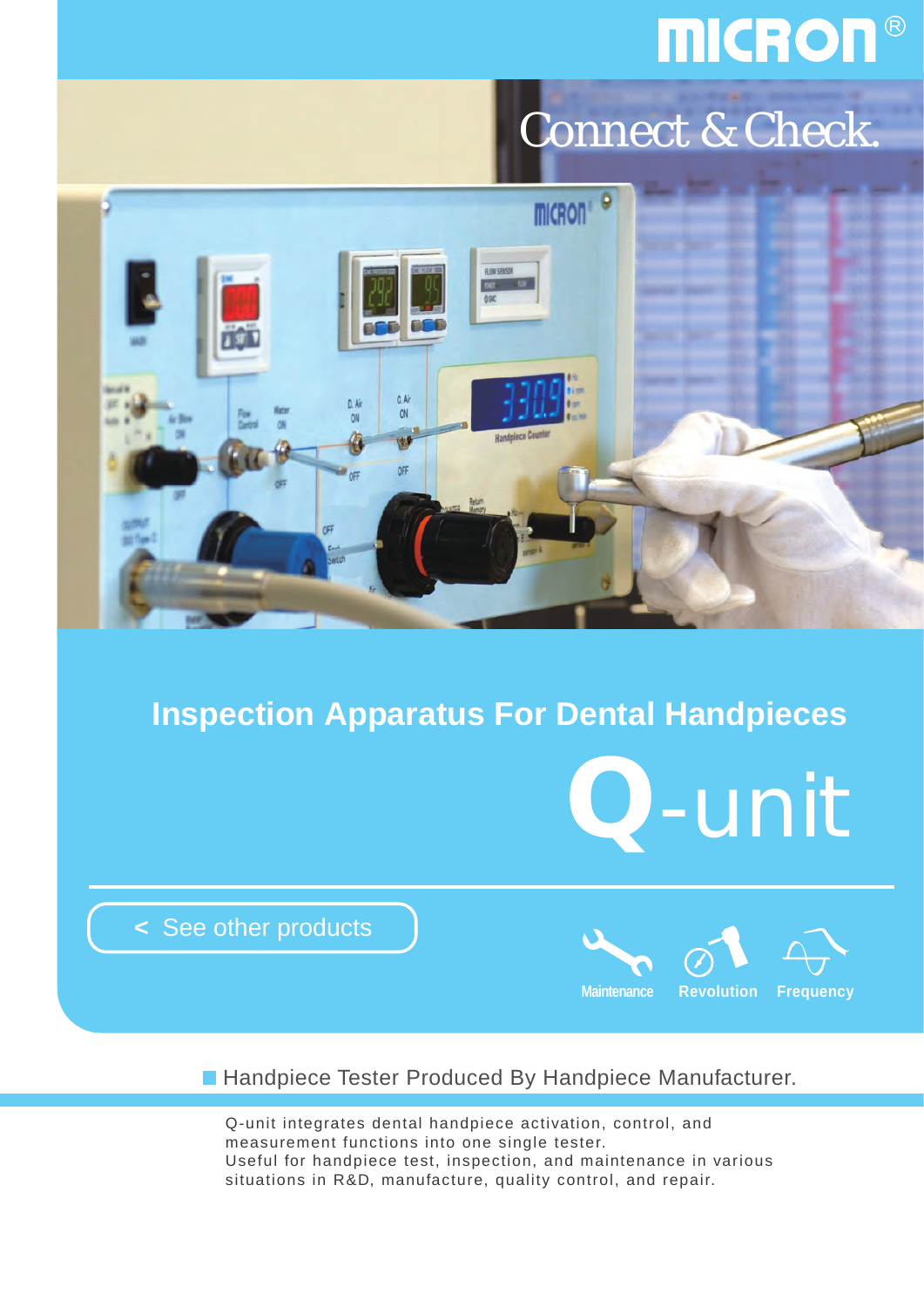#### **Low and super low rpm measurement: precise actual rpm measurement.**

#### **Fast rpm and frequency measurement: safe and simple, non-contacting.**



6000

#### **Test, inspection, and maintenance. Tailored control for each handpiece.**

**Equipped with ISO 9168 Type C connector. Connectable to various handpieces.**

Q-unit has a Type C handpiece connector conforming to the international standard ISO 9168. The connector accepts various standardized handpieces like air turbines, air motors (plus contra angles), and air scalers. The connector also attaches to handpiece manufacturer's original couplings.





According to recommended specifications that vary product to product and manufacturer to manufacturer, Q-unit can control air pressure, water pressure and volume supplied to the handpiece.



# **Inspection** Maintenance Performance test

Q-unit is equipped with useful functions for different test, inspection, and maintenance works: on-off controls for driving air, cooling water, chip air, and illumination. In addition, Q-unit has an air-blow system to discharge cooling water remaining inside of the handpiece after use.

Q-unit has two sensors to measure number of revolution and frequency.



As the measurement object and the sensor do not have to touch, Q-unit determines the handpiece performance safely and simply.





Sensor B is to measure low and super low speed (1 to 5,000 rpm) revolution of handpieces like prophylaxis and surgical use. Q-unit does not indicate an electrically transformed motor rotation, but measures the actual revolution and provides more accurate measurement.